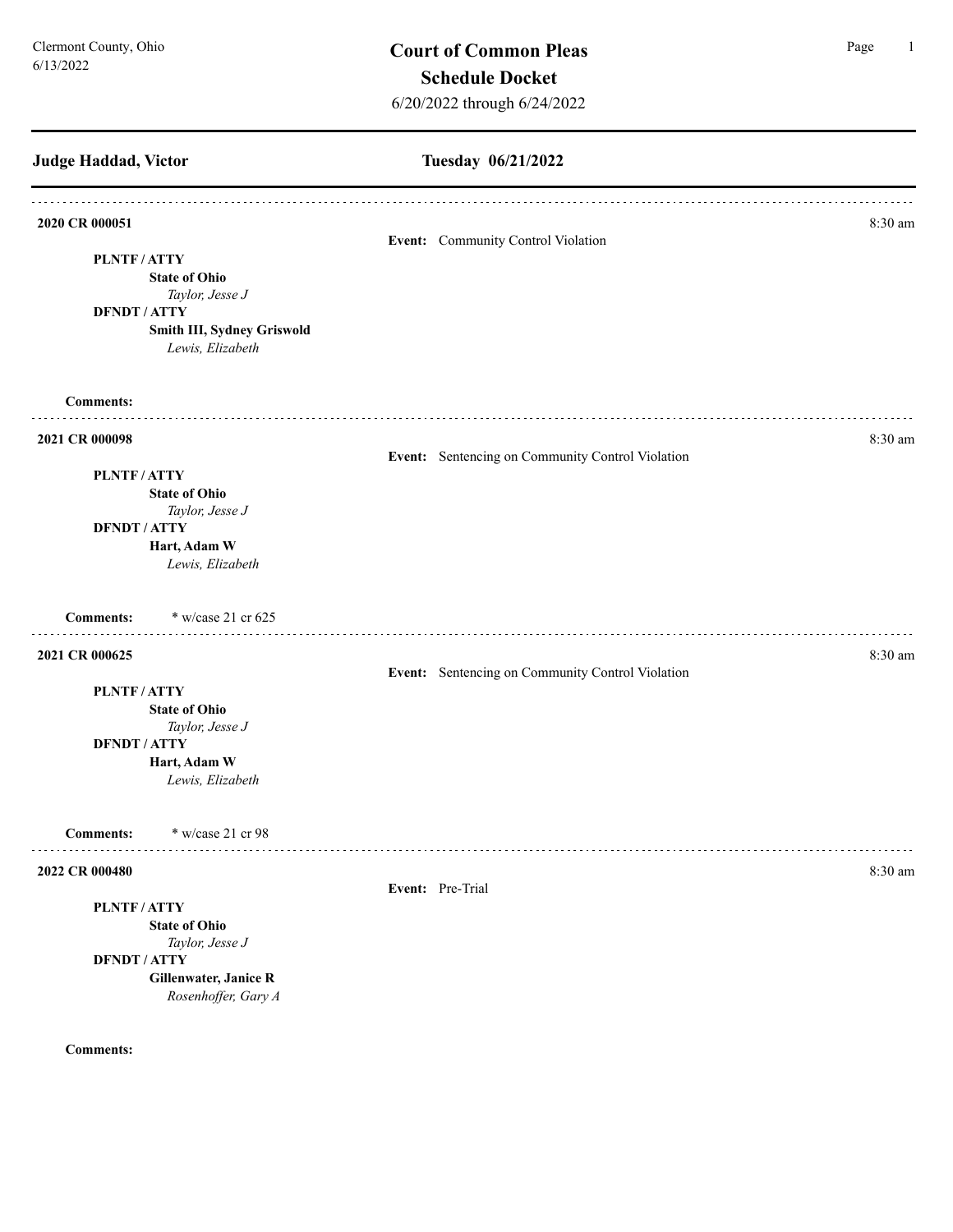**Tuesday 06/21/2022 Judge Haddad, Victor 2022 CR 000516** 8:30 am **Event:** Pre-Trial **PLNTF / ATTY State of Ohio** *Taylor, Jesse J* **DFNDT / ATTY Griffith III, Thomas L** *Baker, Robert T* **Comments:** . . . . . . . . . . . . **2022 CVF 00337** 9:00 am **Event:** Scheduling Conference **PLNTF / ATTY Chamberlain, Jared B** *Baughman, Amy C* **DFNDT / ATTY Ohio Department of Job and Family Services** *Hanna, Theresa R* **Comments:** . . . . . . . . . **2022 CR 000224** 9:30 am **9:30 am Event:** Plea or Trial Setting **PLNTF / ATTY State of Ohio** *Taylor, Jesse J* **DFNDT / ATTY Bishop, Samantha K** *Baker, Robert T* **Comments:** . . . . . . . . . . . . . . . . . . . **2022 CR 000321** 9:30 am **9:30 am Event:** Plea or Trial Setting **PLNTF / ATTY State of Ohio** *Taylor, Jesse J* **DFNDT / ATTY Eberle, Heather Dawn** *Lewis, Elizabeth*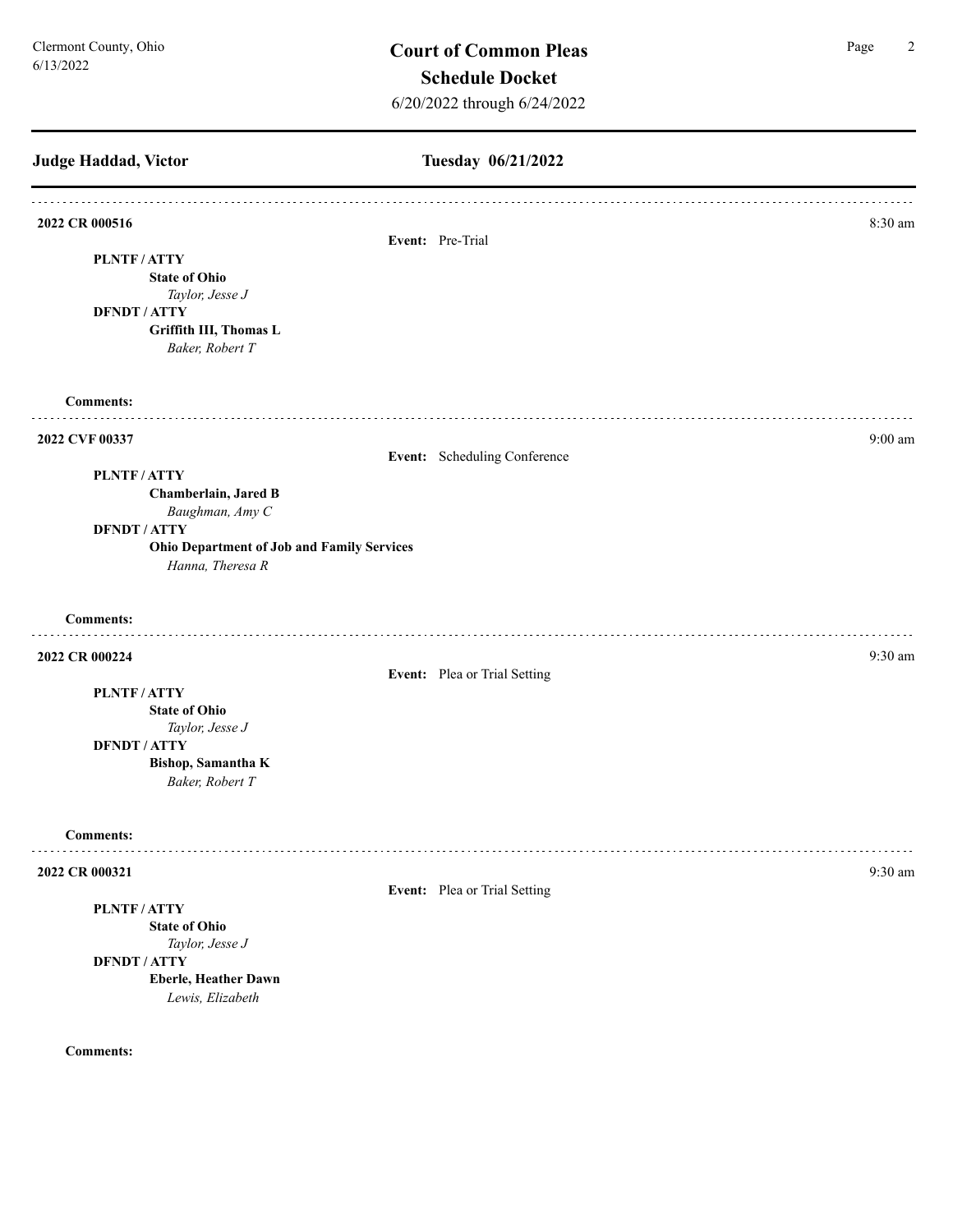## **Judge Haddad, Victor Tuesday 06/21/2022 2022 CR 000413** 9:30 am **Event:** Plea or Trial Setting **PLNTF / ATTY State of Ohio** *Taylor, Jesse J* **DFNDT / ATTY Gable, Christopher A** *Baker, Robert T* **Comments:** . . . . . . . . . . . . **2022 CR 000458** 9:30 am **Event:** Plea or Trial Setting **PLNTF / ATTY State of Ohio** *Taylor, Jesse J* **DFNDT / ATTY Kattine, Justin T** *Baker, Robert T* **Comments: 2018 CR 000841** 10:00 am **10:00 am** 10:00 am **10:00 am** 10:00 am **10:00 am** 10:00 am **10:00 am Event:** Sentencing **PLNTF / ATTY State of Ohio** *Taylor, Jesse J* **DFNDT / ATTY Parsons III, Richard Haven** *Stapp, Patrick*  **Comments:** \* Video Conference . . . . . . . . . . . . **2021 CR 000829** 10:30 am **Event:** Community Control Violation - Full Hearing **PLNTF / ATTY State of Ohio** *Taylor, Jesse J* **DFNDT / ATTY Harrison, Crystal M** *Lewis, Elizabeth*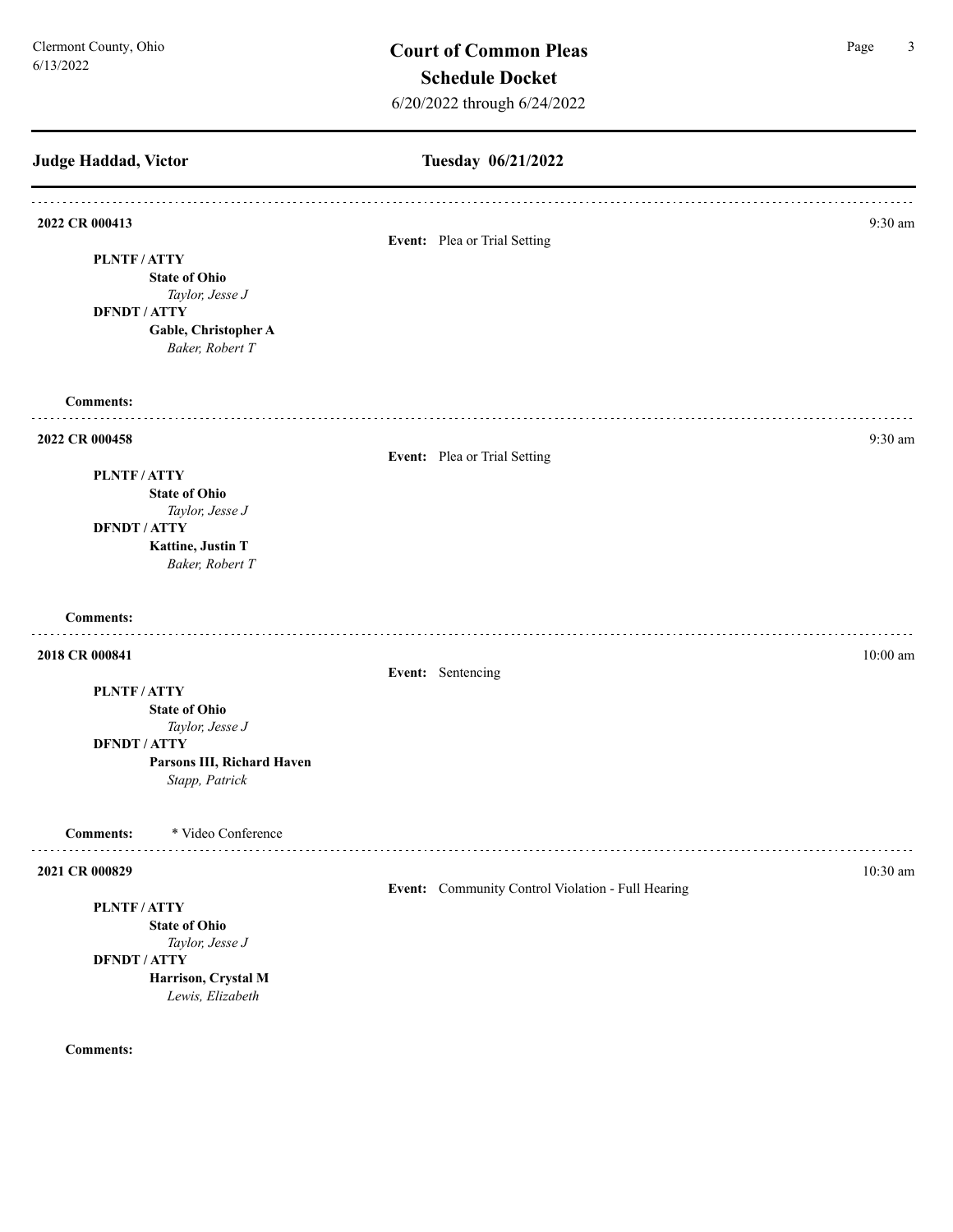### **Judge Haddad, Victor**

## **Tuesday 06/21/2022**

**2020 CR 001033** 1:15 pm

**Event:** Community Control Violation - Full Hearing

#### **PLNTF / ATTY**

**State of Ohio** *Taylor, Jesse J*

#### **DFNDT / ATTY**

**Walker, John Paul** *Lewis, Elizabeth*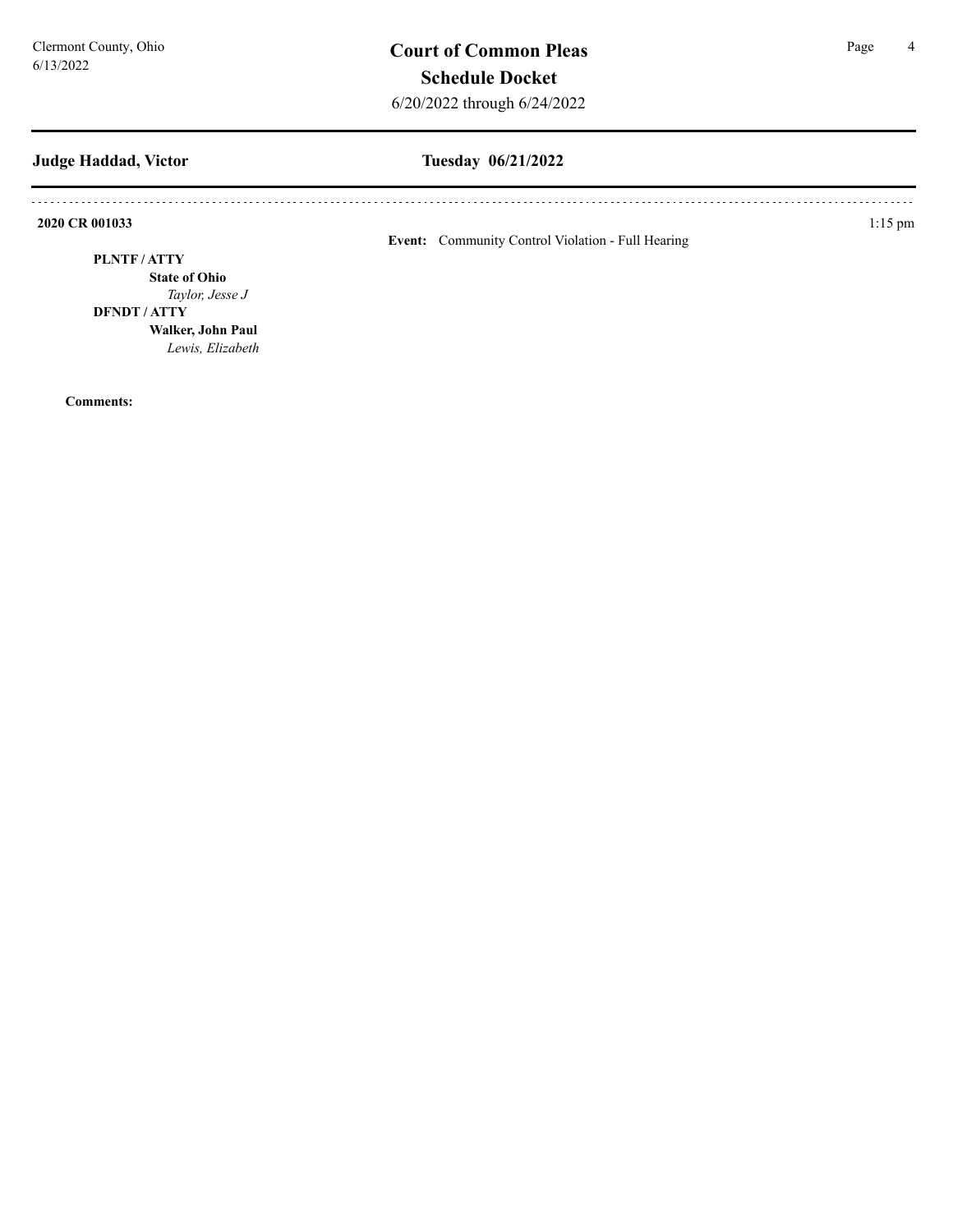| Judge Haddad, Victor                       | Wednesday 06/22/2022         |         |  |
|--------------------------------------------|------------------------------|---------|--|
| 2019 CR 001243                             | Event: Plea or Trial Setting | 8:30 am |  |
| PLNTF/ATTY                                 |                              |         |  |
| <b>State of Ohio</b>                       |                              |         |  |
| Taylor, Jesse J                            |                              |         |  |
| <b>DFNDT / ATTY</b><br>Berry, Danielle M   |                              |         |  |
| Montgomery, George                         |                              |         |  |
| <b>Comments:</b>                           |                              |         |  |
| 2020 CR 000451                             |                              | 8:30 am |  |
|                                            | Event: Report                |         |  |
| PLNTF/ATTY                                 |                              |         |  |
| <b>State of Ohio</b>                       |                              |         |  |
| Taylor, Jesse J<br><b>DFNDT / ATTY</b>     |                              |         |  |
| Day, Andrew James Paul                     |                              |         |  |
| DeBra, Ryan L                              |                              |         |  |
| <b>Comments:</b>                           |                              |         |  |
| 2021 CR 000588                             |                              | 8:30 am |  |
|                                            | Event: Plea on ILC           |         |  |
| PLNTF/ATTY                                 |                              |         |  |
| <b>State of Ohio</b>                       |                              |         |  |
| Taylor, Jesse J<br><b>DFNDT / ATTY</b>     |                              |         |  |
| Carr, Amanda A                             |                              |         |  |
| Baker, Robert T                            |                              |         |  |
| and Plea/Trial Setting<br><b>Comments:</b> |                              |         |  |
| 2021 CR 001128                             |                              | 8:30 am |  |
|                                            | Event: Plea on ILC           |         |  |
| PLNTF/ATTY                                 |                              |         |  |
| <b>State of Ohio</b>                       |                              |         |  |
| Taylor, Jesse J<br><b>DFNDT / ATTY</b>     |                              |         |  |
|                                            |                              |         |  |
| DeBra, Ryan L                              |                              |         |  |
| Seivert, Chet T                            |                              |         |  |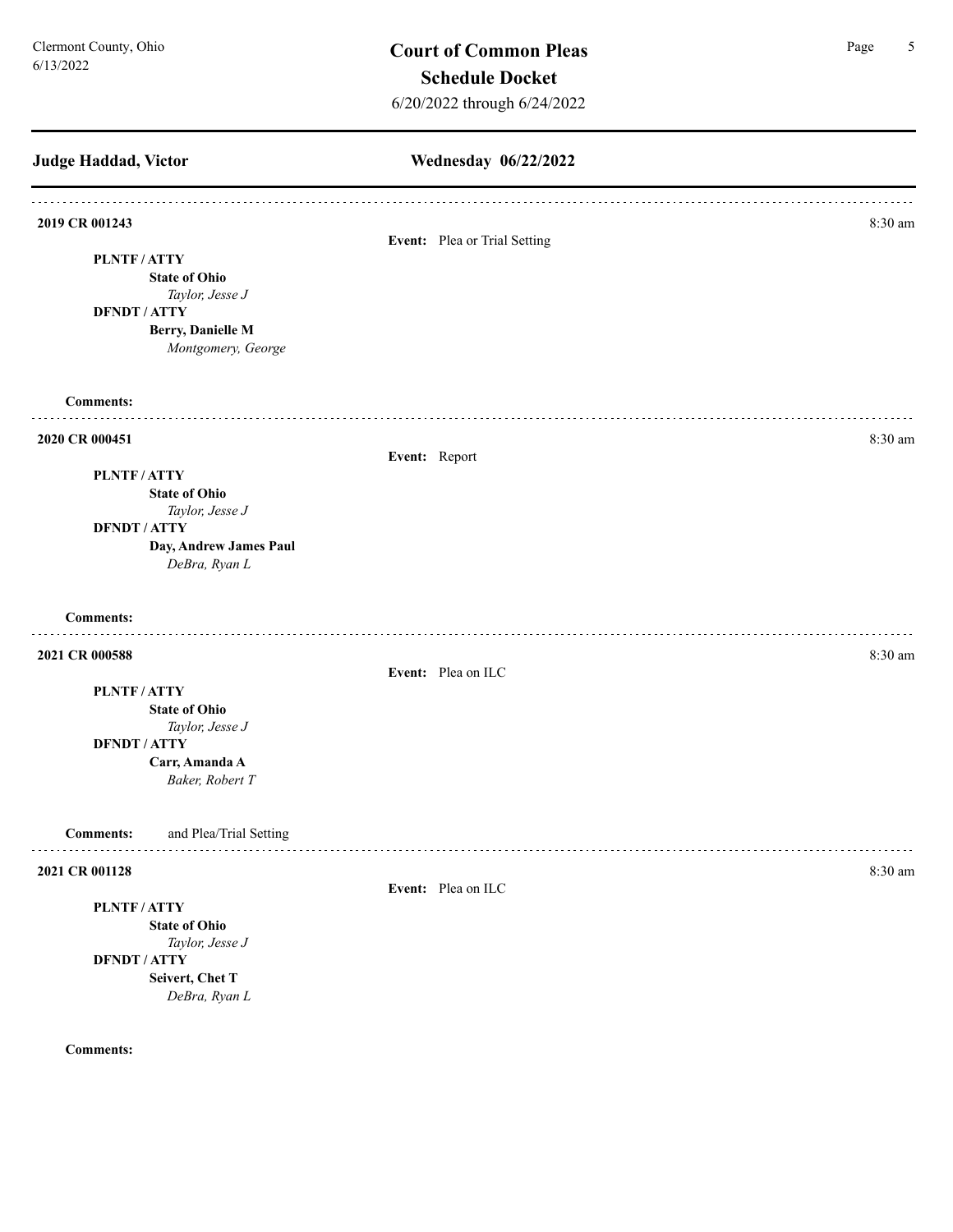**Judge Haddad, Victor Wednesday 06/22/2022 2022 CR 000043** 8:30 am **Event:** Plea on ILC **PLNTF / ATTY State of Ohio** *Taylor, Jesse J* **DFNDT / ATTY Brunk, Tiara C** *DeBra, Ryan L* **Comments: 2022 CR 000250** 8:30 am **Event:** Plea or Trial Setting **PLNTF / ATTY State of Ohio** *Taylor, Jesse J* **DFNDT / ATTY Jones, Jerry J** *DeBra, Ryan L* **Comments: 2022 CR 000331** 8:30 am **Event:** Plea or Trial Setting **PLNTF / ATTY State of Ohio** *Taylor, Jesse J* **DFNDT / ATTY Perry, Casey Matthew** *Montgomery, George*  **Comments:** . . . . . . . . . **2022 CR 000408** 8:30 am **Event:** Plea or Trial Setting **PLNTF / ATTY State of Ohio** *Taylor, Jesse J* **DFNDT / ATTY Weise, Keith Edward** *Baker, Robert T*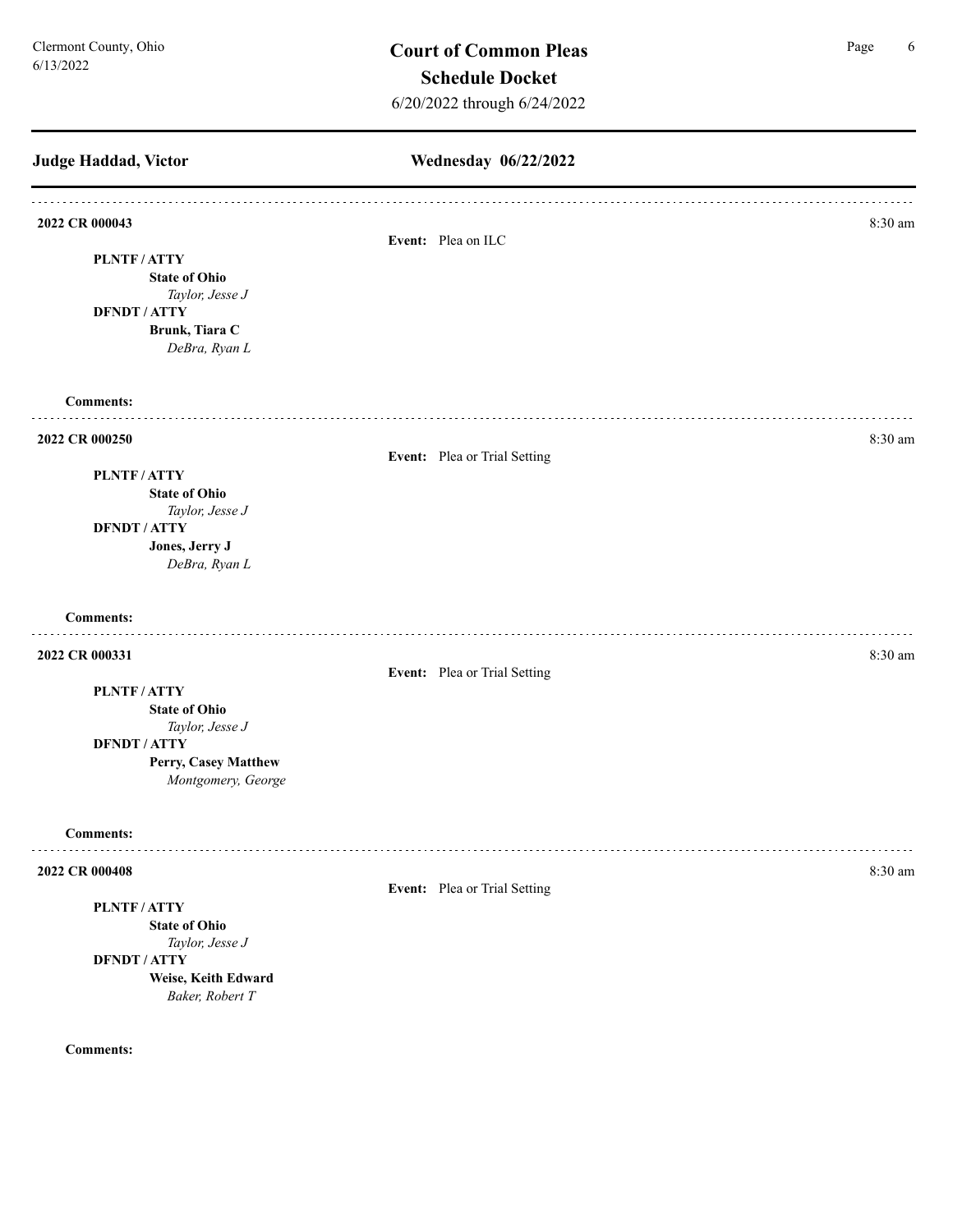**Judge Haddad, Victor Wednesday 06/22/2022 2022 CR 000442** 8:30 am **Event:** Pre-Trial **PLNTF / ATTY State of Ohio** *Taylor, Jesse J* **DFNDT / ATTY Smith, James R** *DeBra, Ryan L* **Comments:**  $1.1.1.1.1.1$ **2022 CVD 00323** 9:00 am **9:00 am Event:** Scheduling Conference **PLNTF / ATTY Foreback, Debra**  *Lawther, Jennifer L* **Foreback (Deceased), William R DFNDT / ATTY Jarvis Mechanical Constructors Inc** *Yocum, Thomas R* **McCloud, Stephanie B Comments:** . . . . . . . . . . . **2018 CR 001035** 9:30 am **9:30 am Event:** Sentencing **PLNTF / ATTY State of Ohio** *Taylor, Jesse J* **DFNDT / ATTY Offutt, Justin Vincent** *Stapp, Patrick*  **Comments: 2021 CR 000673** 9:30 am **9:30** am **9:30** am **9:30** am **9:30** am **9:30** am **9:30** am **9:30** am **Event:** Sentencing on Community Control Violation **PLNTF / ATTY State of Ohio** *Taylor, Jesse J* **DFNDT / ATTY Broz, Jeffrey**  *Lewis, Elizabeth*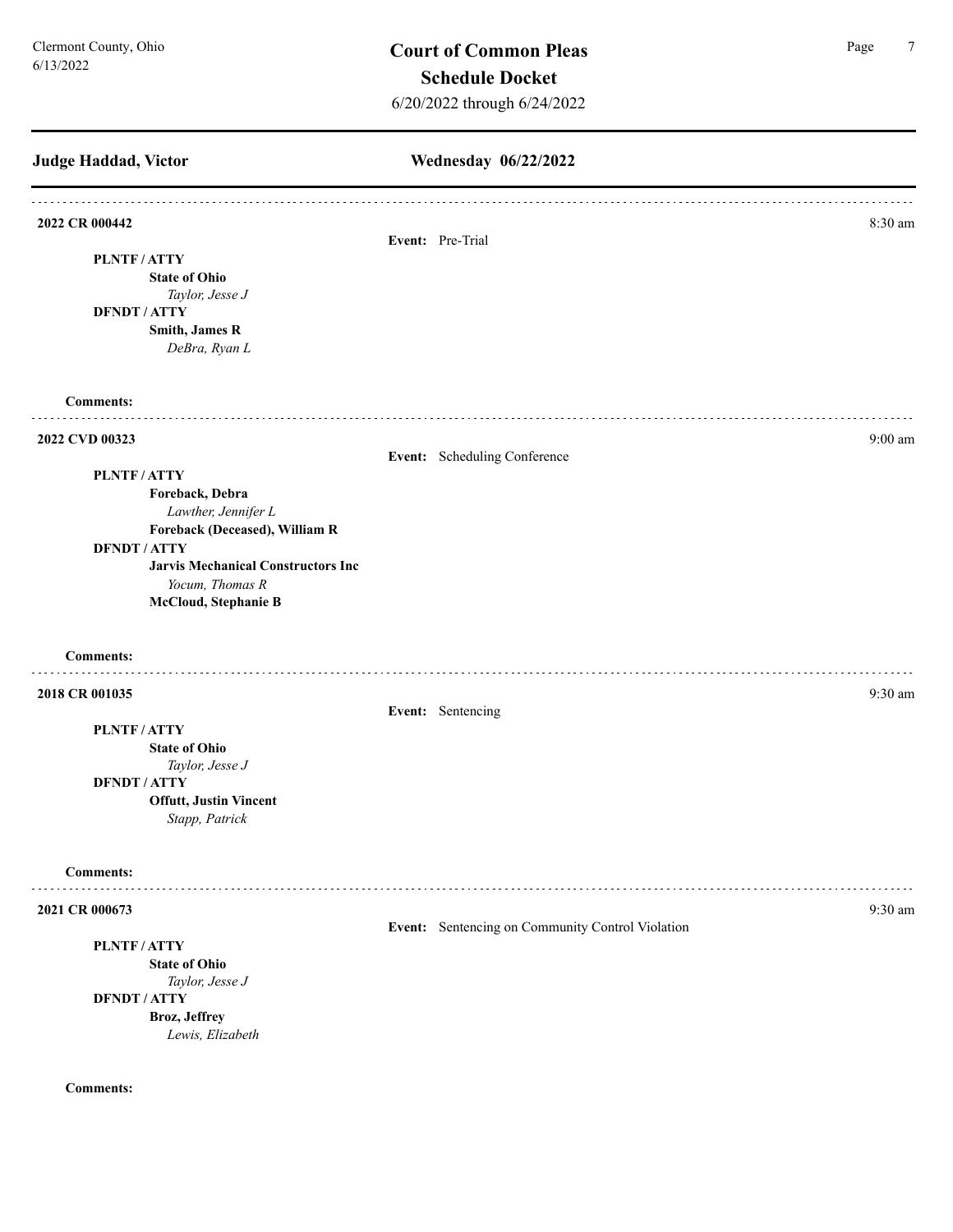**Judge Haddad, Victor Wednesday 06/22/2022 2022 CR 000230** 9:30 am **Event:** Plea or Trial Setting **PLNTF / ATTY State of Ohio** *Dattilo, Christina*  **DFNDT / ATTY Napier, Denny Ray** *Herking, Robert A* **Comments: 2022 CR 000386** 9:30 am **Event:** Plea or Trial Setting **PLNTF / ATTY State of Ohio** *Dattilo, Christina*  **DFNDT / ATTY Johnston, Joseph**  *Ball, Douglas A* **Comments: 2016 MISC 00004** 10:00 am **10:00 am Event:** ARRAIGNMENTS **MISC\_CRJ / ATTY Comments: 2022 CVF 00083** 1:15 pm **Event:** Oral Argument on Motion **PLNTF / ATTY PLNTF / ATTY Dincler, Kyle DFNDT / ATTY Director Interested Party** *Jarvis, Robin A* **Macys Credit and Customer Service Inc**

**Comments:** \* Oral Argument on Defendant's Motion to Dismiss.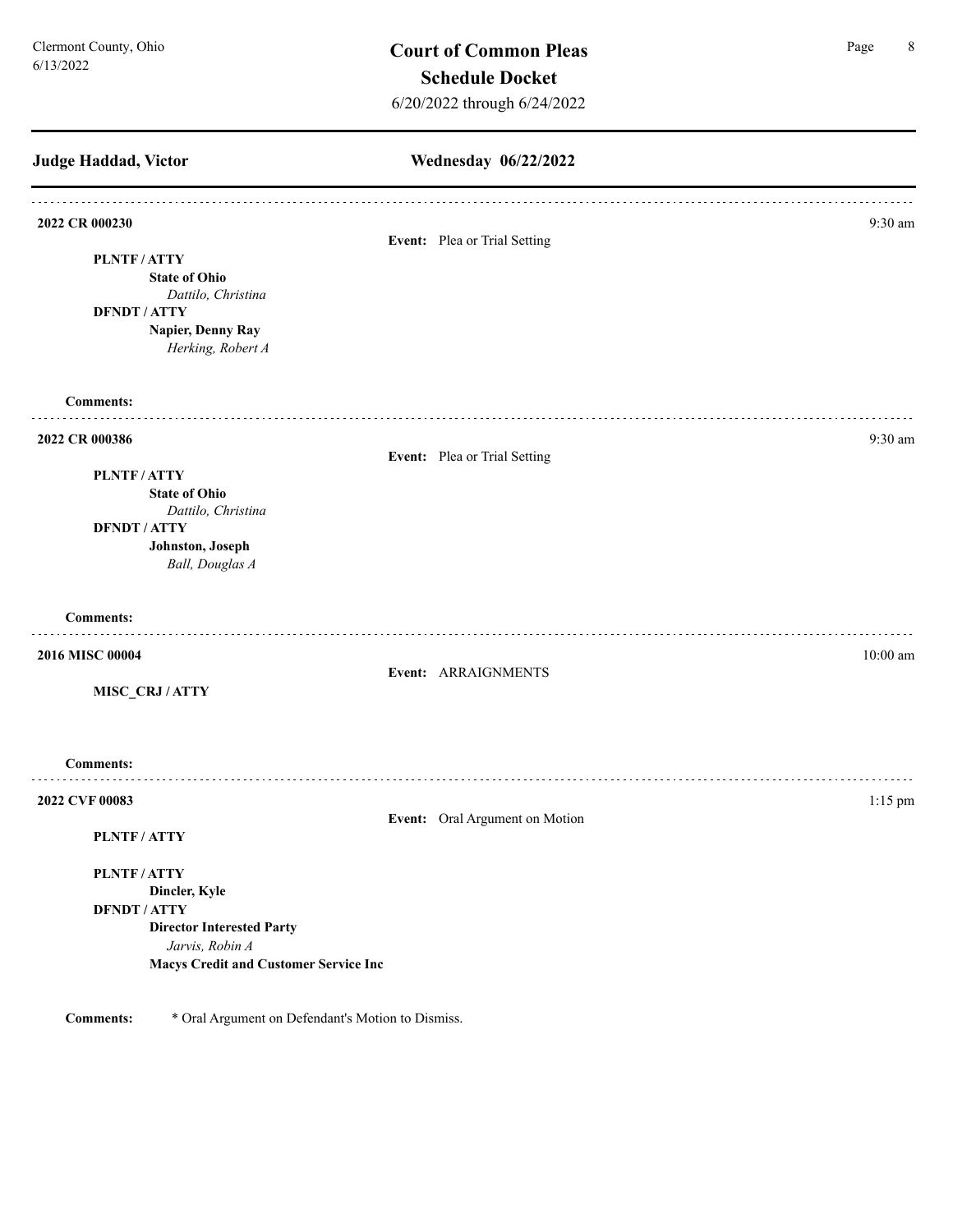**Judge Haddad, Victor Thursday 06/23/2022 2021 CR 000269** 8:30 am **Event:** Sentencing **PLNTF / ATTY State of Ohio** *Taylor, Jesse J* **DFNDT / ATTY Retherford, Dustin J** *McCune, David S* **Comments:** \* w/case 21 cr 456 **2021 CR 000456** 8:30 am **Event:** Sentencing **PLNTF / ATTY State of Ohio** *Taylor, Jesse J* **DFNDT / ATTY Retherford, Dustin J** *McCune, David S* **Comments:** \* w/case 21 cr 269 **2022 CR 000358** 8:30 am **8:30 Event:** Sentencing **PLNTF / ATTY State of Ohio** *Taylor, Jesse J* **DFNDT / ATTY Harper, Cory Lee** *Donithan, Dayle E* **Comments:** . . . . . . . . . **2019 CR 000409** 9:30 am **9:30 am Event:** Sentencing **PLNTF / ATTY State of Ohio** *Taylor, Jesse J* **DFNDT / ATTY Bullen, Sheena V** *Lewis, Elizabeth*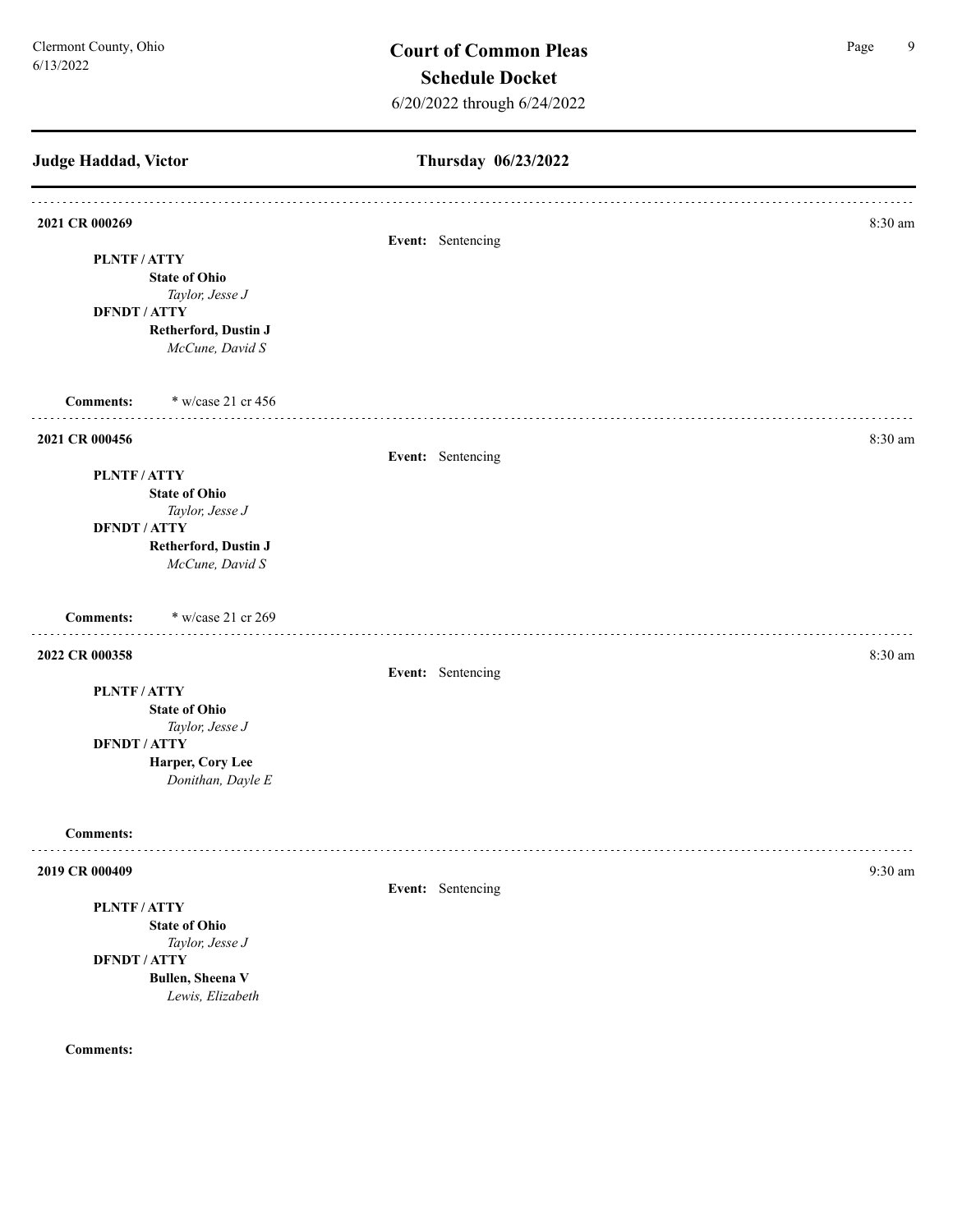# **Thursday 06/23/2022 Judge Haddad, Victor 2020 CR 000843** 9:30 am **Event:** Judgment on Bond Forfeiture **PLNTF / ATTY State of Ohio** *Taylor, Jesse J* **DFNDT / ATTY Wile, Mark Lewis** *Baker, Robert T* **Comments: 2020 CR 000893** 9:30 am **Event:** Sentencing **PLNTF / ATTY State of Ohio** *Taylor, Jesse J* **DFNDT / ATTY Greenwood, Tobias R** *Baker, Robert T* **Comments: 2022 CR 000093** 9:30 am **9:30 Event:** Plea or Trial Setting **PLNTF / ATTY State of Ohio** *Taylor, Jesse J* **DFNDT / ATTY Maggard, Lauran Renae** *Baker, Robert T* **Comments:** . . . . . . . . . **2022 CR 000260** 9:30 am **9:30** am **9:30** am **9:30** am **9:30** am **9:30** am **9:30** am **9:30** am **9:30** am **9:30** am **9:30** am **9:30** am **9:30** am **9:30** am **9:30** am **9:30** am **9:30** am **9:30** am **9:30** am **9:30** am **9:30 Event:** Plea on ILC **PLNTF / ATTY State of Ohio** *Taylor, Jesse J* **DFNDT / ATTY Reynolds, Cory D** *Lewis, Elizabeth*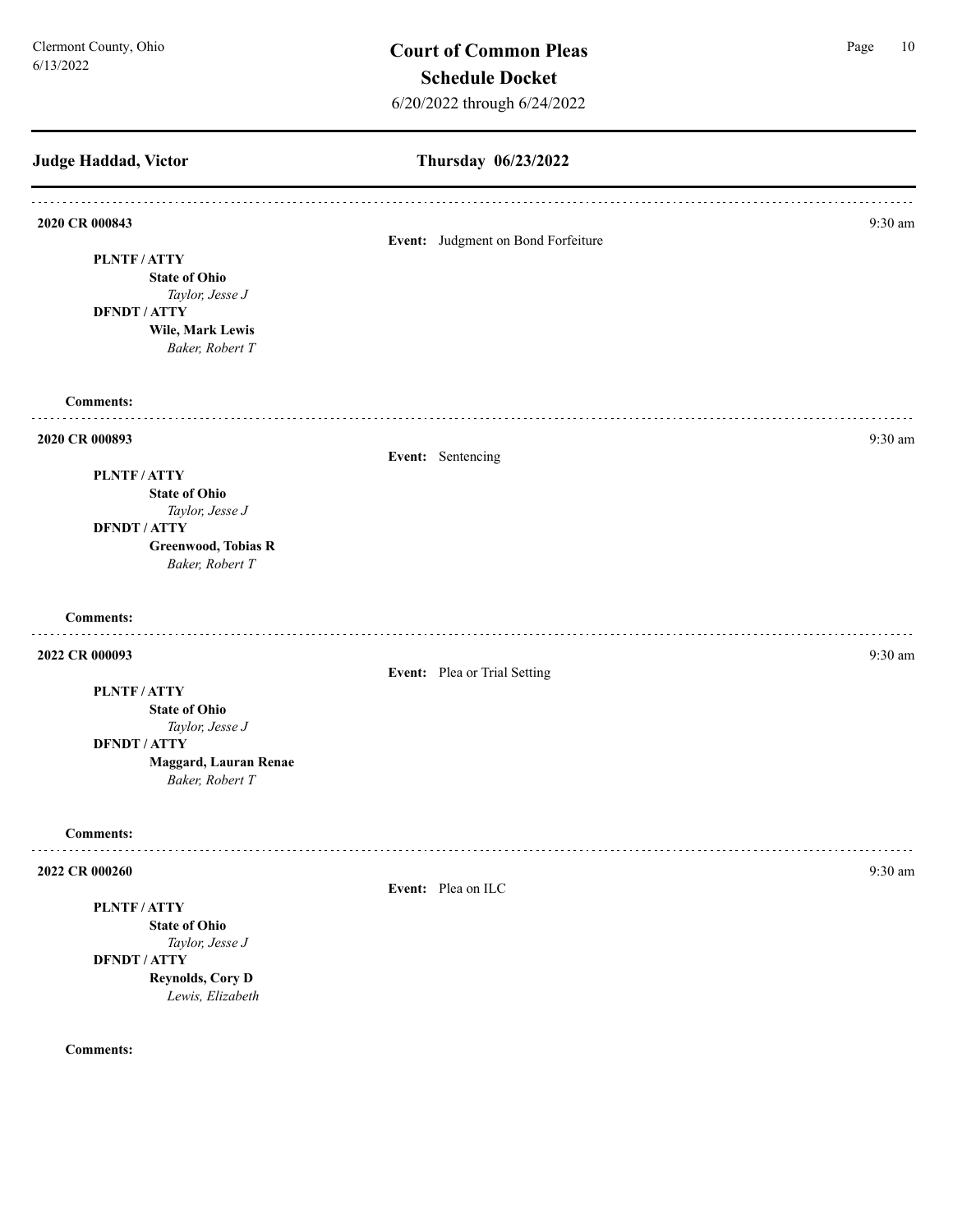| Judge Haddad, Victor                     |                                                                                                                                                                                       | Thursday 06/23/2022                              |            |
|------------------------------------------|---------------------------------------------------------------------------------------------------------------------------------------------------------------------------------------|--------------------------------------------------|------------|
| 2021 CR 000861                           |                                                                                                                                                                                       |                                                  | $10:30$ am |
| <b>PLNTF/ATTY</b><br><b>DFNDT / ATTY</b> | <b>State of Ohio</b><br>Taylor, Jesse J                                                                                                                                               | Event: Plea or Trial Setting                     |            |
|                                          | Wolfe, Eli Zebulan<br>Goldberg, Brian T                                                                                                                                               |                                                  |            |
| <b>Comments:</b>                         |                                                                                                                                                                                       |                                                  |            |
| 2019 CVE 01129                           |                                                                                                                                                                                       | Event: Motion for Default/Dismissal              | $11:00$ am |
| PLNTF/ATTY<br><b>DFNDT / ATTY</b>        | <b>US Bank National Association</b><br>Brinkman, Michael R<br>Cliffe, David W<br>Davis, Carrie L<br>Bennett, Kevin G<br><b>Unknown Spouse of</b><br>Wolf, Rebecca D<br>Wolf, Joseph A |                                                  |            |
| <b>Comments:</b>                         | * and Scheduling Conference                                                                                                                                                           |                                                  |            |
| 2019 CR 000387                           |                                                                                                                                                                                       | Event: Sentencing on Community Control Violation | $1:15$ pm  |
| PLNTF/ATTY                               | <b>State of Ohio</b><br>Taylor, Jesse J                                                                                                                                               |                                                  |            |
| <b>DFNDT/ATTY</b>                        | Blinn, Brock M<br>Goldberg, Brian T                                                                                                                                                   |                                                  |            |
| <b>Comments:</b>                         | * and Sentencing on Supplemental CCV and Supplemental CCV<br>* w/case 20 cr 539<br>* to be heard w/case 21 cr 1008 (DeBra)                                                            |                                                  |            |
|                                          | .                                                                                                                                                                                     |                                                  |            |
| 2020 CR 000539                           |                                                                                                                                                                                       | Event: Sentencing                                | $1:15$ pm  |
| PLNTF/ATTY                               |                                                                                                                                                                                       |                                                  |            |
|                                          | <b>State of Ohio</b><br>Taylor, Jesse J                                                                                                                                               |                                                  |            |
| <b>DFNDT / ATTY</b>                      | <b>Blinn, Brock M</b><br>Goldberg, Brian T                                                                                                                                            |                                                  |            |
| <b>Comments:</b>                         | * w/case 19 cr 387<br>* to be heard w/case 21 cr 1008 (DeBra)                                                                                                                         |                                                  |            |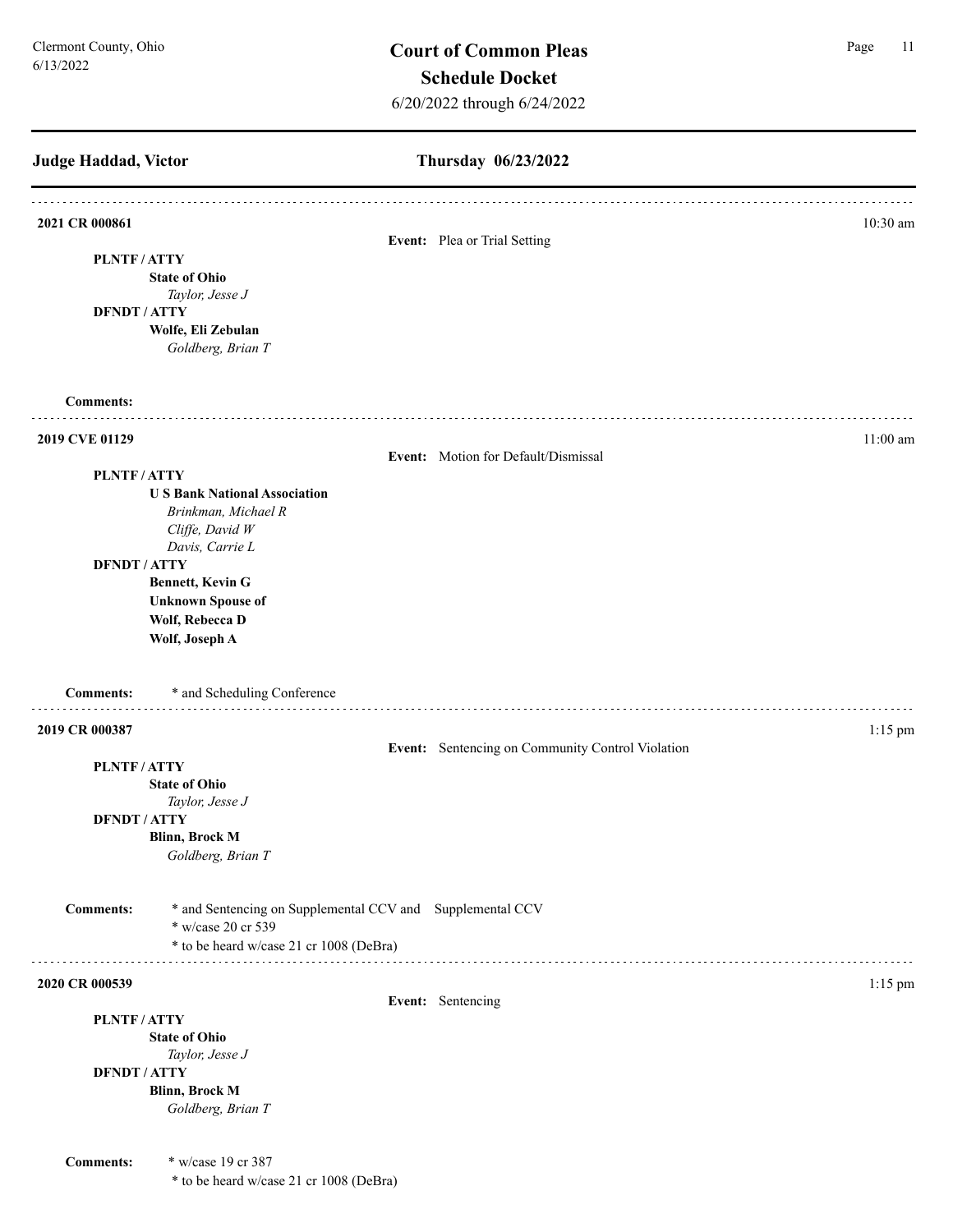#### **Judge Haddad, Victor**

### **Thursday 06/23/2022**

**2021 CR 001008** 1:15 pm

**Event:** Sentencing

**PLNTF / ATTY**

**State of Ohio** *Taylor, Jesse J*

#### **DFNDT / ATTY**

**Blinn, Brock Michael** *DeBra, Ryan L*

**Comments:** \* to be heard w/cases 19 cr 387 & 20 cr 539 (Goldberg)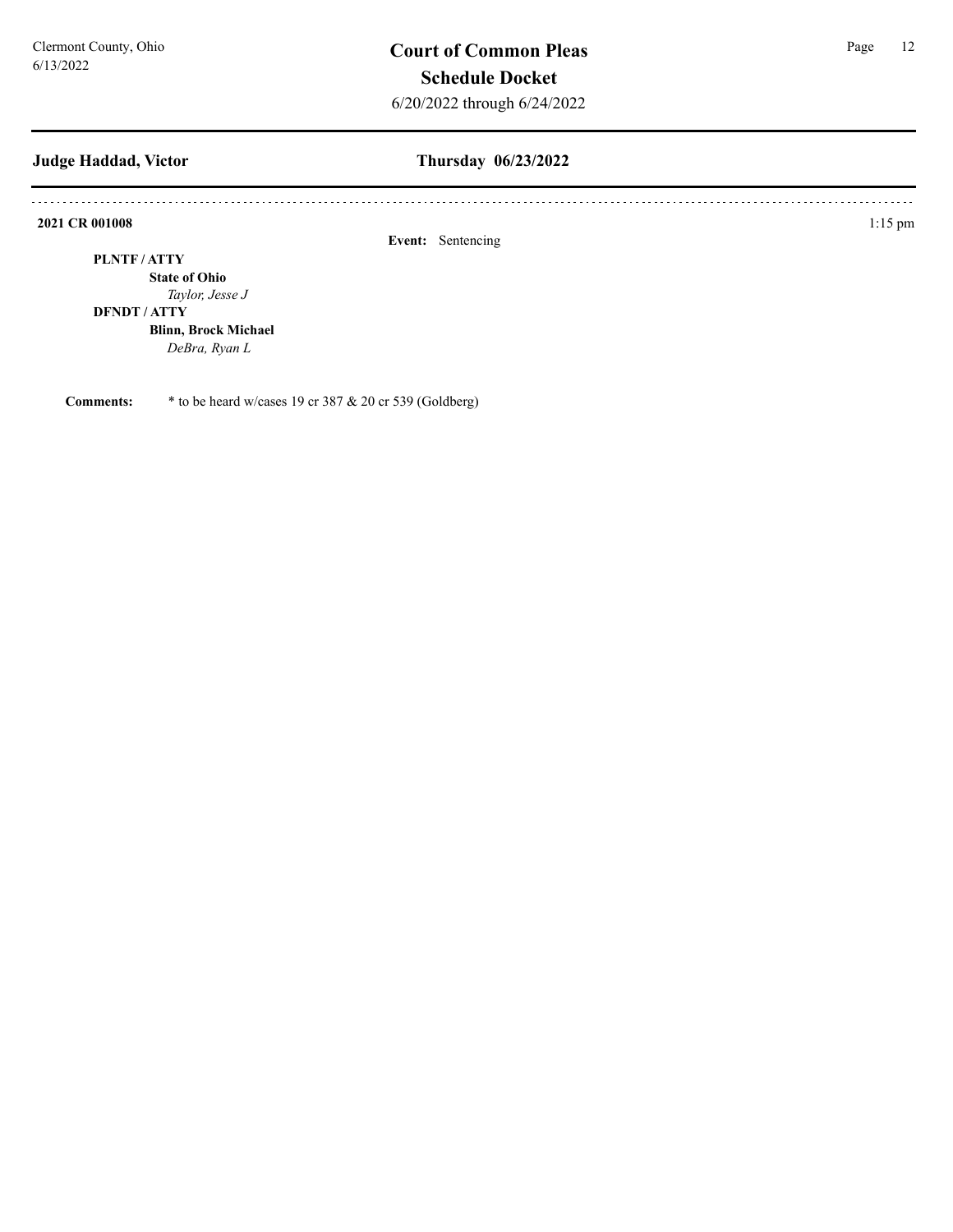| <b>Judge Haddad, Victor</b>                                   | Friday 06/24/2022                  |                   |
|---------------------------------------------------------------|------------------------------------|-------------------|
| 2021 CVH 00086                                                |                                    | 8:00 am           |
|                                                               | Event: Case Review (NOT A HEARING) |                   |
| PLNTF/ATTY                                                    |                                    |                   |
| <b>Total Quality Logistics LLC</b>                            |                                    |                   |
| McSherry, Jeffrey P                                           |                                    |                   |
| <b>DFNDT / ATTY</b>                                           |                                    |                   |
| Rock and Waterscape International Inc<br>Barragate, Phillip C |                                    |                   |
| <b>Comments:</b><br>see case notes.                           |                                    |                   |
| 2022 CR 000380                                                |                                    | 8:30 am           |
|                                                               | Event: Pre-Trial                   |                   |
| PLNTF/ATTY                                                    |                                    |                   |
| <b>State of Ohio</b>                                          |                                    |                   |
| Taylor, Jesse J                                               |                                    |                   |
| <b>DFNDT / ATTY</b>                                           |                                    |                   |
| Napier, Eric D<br>Baker, Robert T                             |                                    |                   |
| <b>Comments:</b>                                              |                                    |                   |
| 2022 CR 000512                                                | Event: Pre-Trial                   | 8:30 am           |
| PLNTF/ATTY                                                    |                                    |                   |
| <b>State of Ohio</b>                                          |                                    |                   |
| Taylor, Jesse J                                               |                                    |                   |
| <b>DFNDT / ATTY</b>                                           |                                    |                   |
| <b>Bailey, Robert Douglas</b><br>Baker, Robert T              |                                    |                   |
| <b>Comments:</b>                                              |                                    |                   |
| 2021 CVC 01093                                                |                                    | $9:00 \text{ am}$ |
|                                                               | Event: Scheduling Conference       |                   |
| PLNTF/ATTY                                                    |                                    |                   |
| Gaible, Linda                                                 |                                    |                   |
| Buckley, Joel A                                               |                                    |                   |
| <b>DFNDT / ATTY</b><br><b>Rios, Andres</b>                    |                                    |                   |
| Nordstrom, Jennifer K                                         |                                    |                   |
| Rios, Lino                                                    |                                    |                   |
| Nordstrom, Jennifer K                                         |                                    |                   |
| <b>National General Insurance</b>                             |                                    |                   |
| Dickhaut, William A                                           |                                    |                   |
| Humana Health Plain of Ohio Inc                               |                                    |                   |
|                                                               |                                    |                   |
| <b>Progressive Casualty Insurance Company</b>                 |                                    |                   |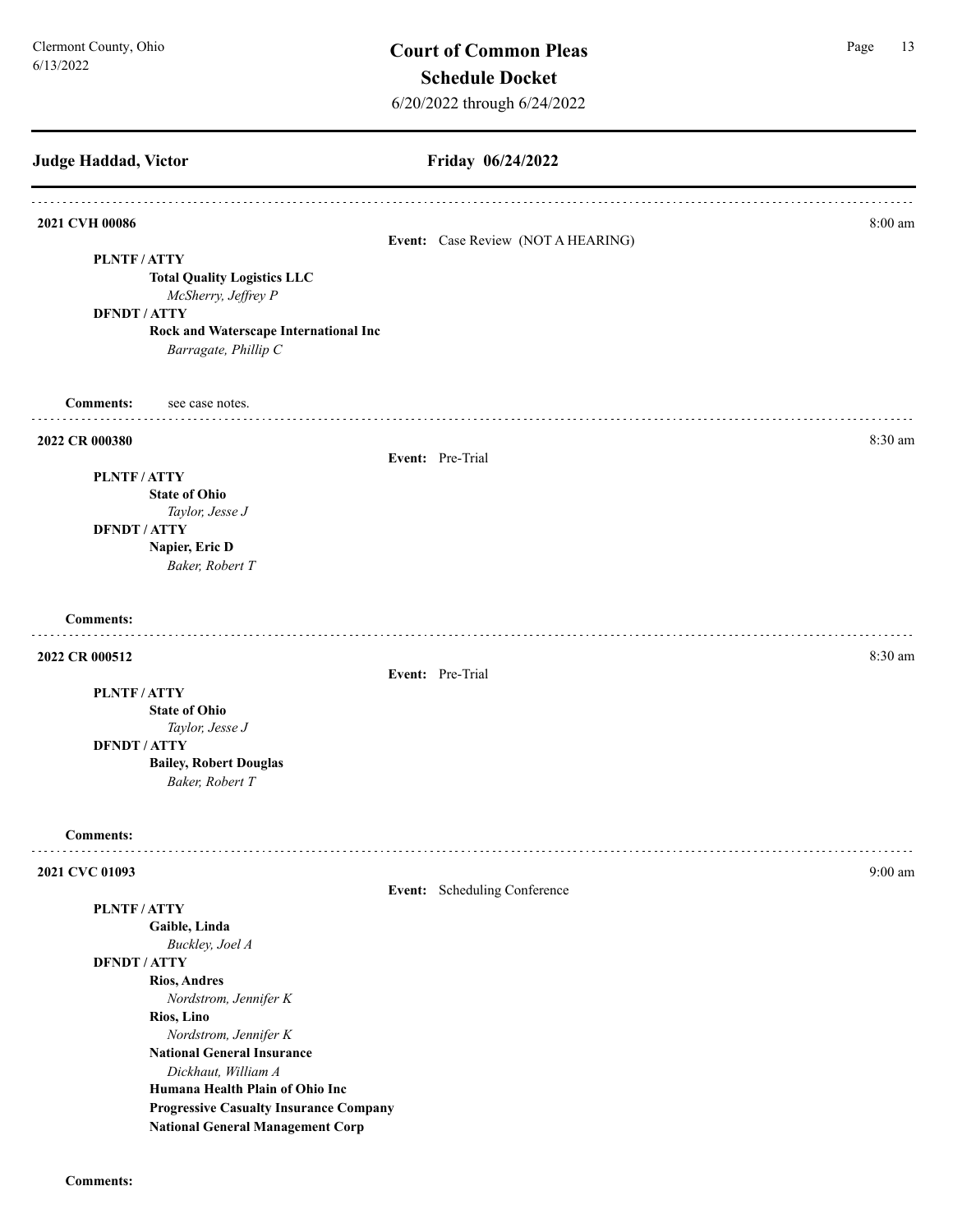**Friday 06/24/2022 Judge Haddad, Victor 2022 CVH 00175** 9:20 am **Event:** Status Report **PLNTF / ATTY U S Bank National Association** *Duplay, Crystal M* **DFNDT / ATTY Cropper, David M Comments: 2021 CR 000976** 9:30 am **9:30 am Event:** Plea on ILC **PLNTF / ATTY State of Ohio** *Taylor, Jesse J* **DFNDT / ATTY Bowling, Jarod**  *Ring, C Nicholas* **Comments: 2021 CR 001013** 9:30 am **9:30 am Event:** Sentencing **PLNTF / ATTY State of Ohio** *Taylor, Jesse J* **DFNDT / ATTY Caudill, Robert M** *Baker, Robert T* **Comments:** . . . . . . . . . . . . **2022 CR 000111** 9:30 am **9:30** am **9:30** am **9:30** am **9:30** am **9:30** am **9:30** am **9:30** am **9:30** am **9:30** am **9:30** am **9:30** am **9:30** am **9:30** am **9:30** am **9:30** am **9:30** am **9:30** am **9:30** am **9:30** am **9:30 Event:** Plea/Diversion Hearing **PLNTF / ATTY State of Ohio** *Taylor, Jesse J* **DFNDT / ATTY Johns, Alex Wayne** *Herking, Robert A*